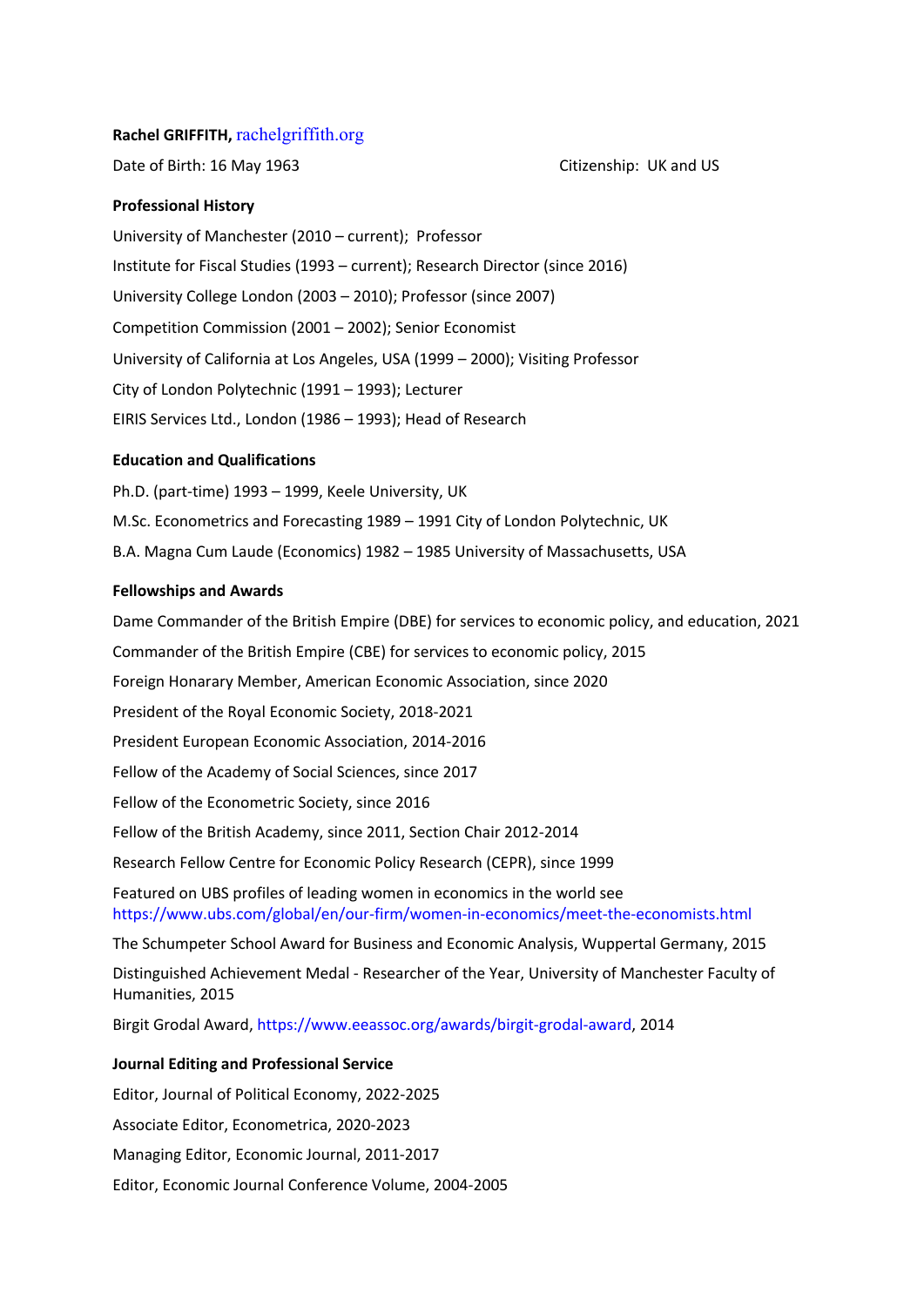Director (from 2006) and Board Member, Review of Economic Studies, 2002-2011 Managing Editor, Fiscal Studies, 1995-1999 Co-editor, International Tax and Public Finance Special Volume, 1999

# **Contributions to the Profession**

Joint Founder of communicatingeconomics.com Member of the ESRC Council, 2018-2023 Chair of ERC Advanced Grants panel, 2016 and 2018 Deputy Chair REF2014 Sub-panel 18, 2011-2014 Programme Chair, Royal Economic Society Annual Conference, 2011 Member of the Royal Society's Advisory Group on the "The Fruits of Curiosity", 2009 Council Member, Royal Economic Society, 2006-2010 Member of Panel of Experts for the Barker Review of Land Use Planning, 2006 Executive Committee Member and Council Member, European Economic Association, 2005-2011 Academic Panellist, Competition Commission, 2004-2006 Member of Royal Economic Society Committee on Women in Economics, 2000-2003 Expert Advisor to European Commission on Corporate Taxation and Innovation, 2000-2001 Co-chair of Institute of International Public Finance (IIPF) conference, Argentina 24-27 August 1998

# **Publications (refereed journal articles)**

Griffith, R. (2022) "Obesity, poverty and public policy" *The Economic Journal*, 132: 664, 1235 - 1258, doi.org/10.1093/ej/ueac013

Griffith, R., W. Jin and V. Lechene (2022) "The decline of home cooked food" Fiscal Studies, doi.org/10.1111/1475-5890.12298

Dubois, P., R. Griffith and M. O'Connell (2022) "The Use of Scanner Data for Economics Research" *Annual Review of Economics*, doi.org/10.1146/annurev-economics-051520-024949

Griffith, R., M. O'Connell and K. Smith (2022) "Price floors and externality correction" *Economic Journal*, doi.org/10.1093/ej/ueac011

Crawford, G., R. Griffith and A. Iaria (2021) "A Survey of Preference Estimation with Unobserved Choice Set Heterogeneity" *Journal of Econometrics*, 222:1, 4-43, doi.org/10.1016/j.jeconom.2020.07.024

Griffith, R., P. Levell and A. Norris Keiler (2021) "Potential consequences of post-Brexit trade barriers for earnings inequality in the UK" *Economica*, 88: 352, 839-862 doi.org/10.1111/ecca.12381

Dubois, P., R. Griffith and M. O'Connell (2020) "How well targeted are soda taxes?" *American Economic Review* 110: 11, November 2020

Cherchye, L., B. De Rock, R. Griffith, M. O'Connell, K. Smith and F. Vermeulen (2020) "A new year, a new you? Within individual variation in food purchases" *European Economic Review*, 127, doi.org/10.1016/j.euroecorev.2020.103478

Griffith, R. M. O'Connell, K. Smith and R. Stroud (2020) "What's on the menu? Policies to reduce young people's sugar consumption", *Fiscal Studies*, March 2020, 165-197, doi.org/10.1111/1475- 5890.12194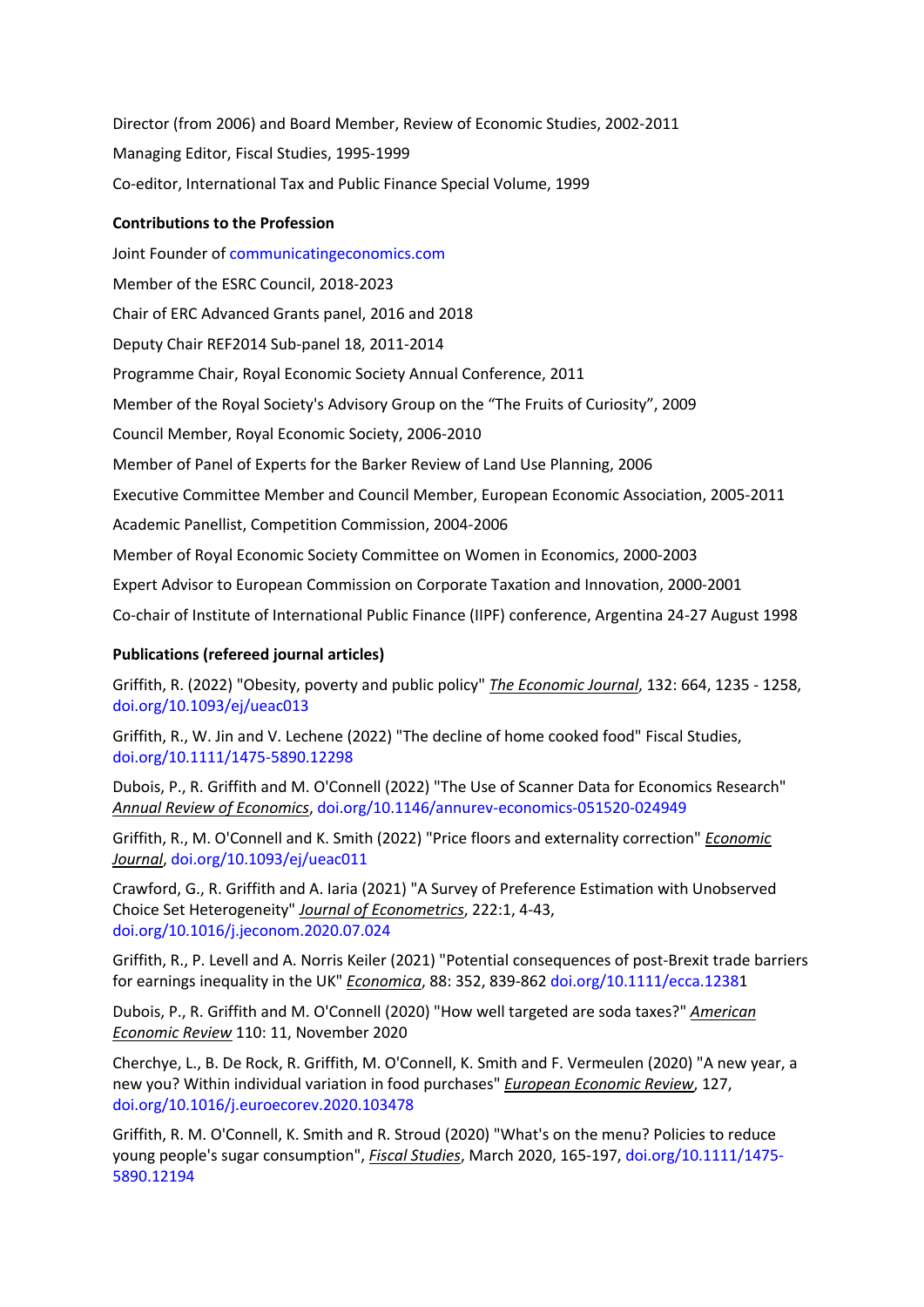Griffith, R., M. O'Connell and K. Smith (2019) "Tax design in the alcohol market" *Journal of Public Economics* 172, 20-35, doi.org/10.1016/j.jpubeco.2018.12.005

Griffith, R., M. Krol and K. Smith (2019) "Why do retailers advertise store brands differently across product categories?" *Journal of Industrial Economics* 66: 3, 519-569, doi.org/10.1111/joie.12178

Griffith, R., S. von Hinke and S. Smith (2018) "Getting a healthy start: the effectiveness of targeted benefits for improving dietary choices" *Journal of Health Economics* 58, 176-187, doi.org/10.1016/j.jhealeco.2018.02.009

Dubois, P., R. Griffith and M. O'Connell (2018) "The effects of banning advertising in junk food markets" *Review of Economic Studies* 1:1, 396-436, doi.org/10.1093/restud/rdx025

Griffith, R., L. Nesheim and M. O'Connell (2018) "Income effects and the welfare consequences of tax in differentiated product oligopoly" *Quantitative Economics* 9:1, doi.org/10.3982/QE583

Griffith, R., S. Lee and B. Straathof (2017) "Recombinant innovation and the boundaries of the firm" *International Journal of Industrial Organization* 50, 34-56, doi.org/10.1016/j.ijindorg.2016.10.005

Abramovsky, L., R. Griffith and H. Miller (2016) "Domestic effects of offshoring high-skilled jobs: complementarities in knowledge production" *Review of International Economics* 25: 1, 1-20, doi.org/10.1111/roie.12242

Griffith, R., R. Lluberas and M. Luhrmann (2016) "Gluttony and sloth: long-run changes in bodyweight, diet and labour market activity" *Journal of the European Economic Association* 14-6, doi.org/10.1111/jeea.12183

Griffith, R., M. O'Connell and K. Smith (2016) "The importance of product reformulation versus consumer choice in improving diet quality" *Economica* 84: 333, 34-53, doi.org/10.1111/ecca.12192

Griffith, R., M. O'Connell and K. Smith (2015) "Shopping Around: How Households Adjusted Food Spending Over the Great Recession" *Economica* 83: 330 247-280, doi.org/10.1111/ecca.12166

Griffith, R., M. O'Connell and K. Smith (2015) "Relative prices, consumer preferences, and the demand for food" *Oxford Review of Economic Policy* 31: 1, 116-130, doi.org/10.1093/oxrep/grv004

Griffith, R., H. Miller and M. O'Connell (2014) "Ownership of Intellectual Property and Corporate Taxation" *Journal of Public Economics* 111, 12-23, doi.org/10.1016/j.jpubeco.2014.01.009

Dubois, P., R. Griffith and A. Nevo (2014) "Do Prices and Attributes Explain International Differences in Food Purchases?" *American Economic Review* 104: 3, 832-867, https://dx.doi.org/10.1257/aer.104.3.832

Griffith, R. and G. Macartney (2014) "Employment Protection Legislation, Multinational Firms and Innovation" *Review of Economics and Statistics* 96: 1, 135-150, doi.org/10.1162/REST\_a\_00348

Griffith, R. and L. Nesheim (2013) "Hedonic methods for baskets of goods" *Economic Letters* 120, 284-287, doi.org/10.1016/j.econlet.2013.04.040

Griffith, R., Lee, S. and J. Van Reenen (2011) "Is distance dying at last? Falling home bias in fixed effects models of patent citations" *Quantitative Economics* 2 (2011), 211–249, doi.org/10.3982/QE59

Griffith, R. and M. O'Connell (2010) "Public Policy Towards Food Consumption" *Fiscal Studies* 31: 4, 481-507, doi.org/10.1111/j.1475-5890.2010.00122.x

Griffith, R., R. Harrison and H. Simpson (2010) "Product market reforms and innovation in the EU" *Scandinavian Journal of Economics* 112 (2), 389-415, doi.org/10.1111/j.1467-9442.2010.01602.x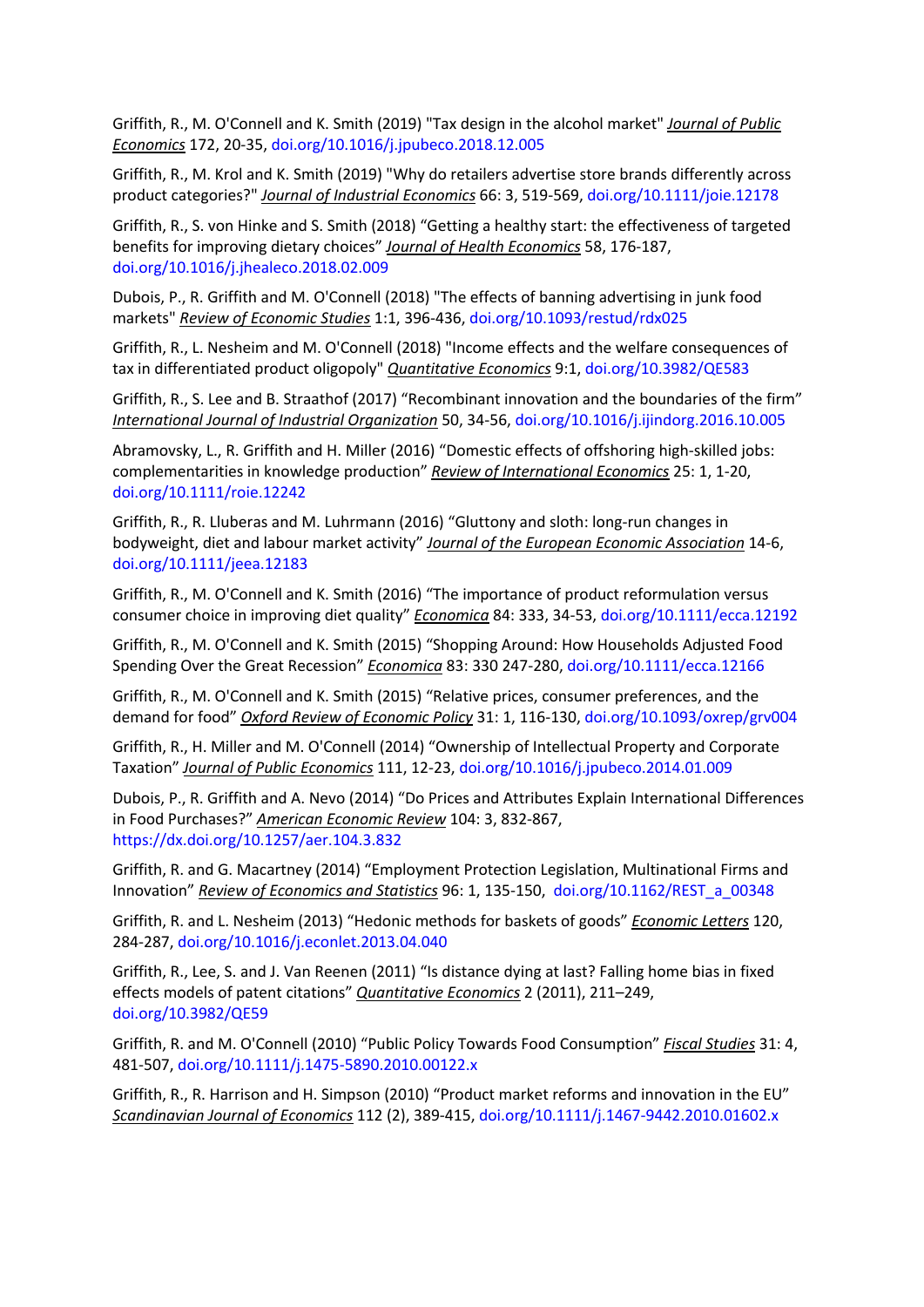Acemoglu, D., P. Aghion, R. Griffith and F. Zilibotti (2010) "Vertical Integration and Technology: Theory and Evidence" *Journal of the European Economic Association* 8: 5, 989-1033, doi.org/10.1111/j.1542-4774.2010.tb00546.x

Griffith, R. and M. O'Connell (2009) "The use of market research data for research into nutrition" *Fiscal Studies*, doi.org/10.1111/j.1475-5890.2009.00099.x

Griffith, R., S. Redding and H. Simpson (2009) "Technological Catch-up and Geographic Proximity" *Journal of Regional Science*, 49 (4), 689–720, doi.org/10.1111/j.1467-9787.2009.00630.x

Griffith, R., E. Leibtag, A. Leicester and A. Nevo ( 2009), "Consumer shopping behavior: how much do consumers save?" *Journal of Economic Perspectives* 23: 2, 99-120, pdf

Griffith, R. and A. Neely (2009) "Incentives and managerial experience in multi-task teams: evidence from within a firm" *Journal of Labor Economics* 27: 1, 49-82, pdf

Aghion, P., R. Blundell, R. Griffith, P. Howitt and S. Prantl (2009) "The effects of entry on incumbent innovation and productivity", *Review of Economics and Statistics* 91: 1, 20-32, doi.org/10.1162/rest.91.1.20

Griffith, R. (2007) "Technology, Productivity and Public Policy" *Fiscal Studies*, doi.org/10.1111/j.1475-5890.2007.00057.x

Devereux, M.P. , R. Griffith and H. Simpson (2007) "Agglomeration, regional grants and firm location", *Journal of Public Economics* 91, 413-435, doi.org/10.1016/j.jpubeco.2006.12.002

Griffith, R., R. Harrison and G. Macartney (2007) "Product market reforms, labour market institutions and unemployment", *Economic Journal* 117, C142-C166(1), doi.org/10.1111/j.1468- 0297.2007.02039.x

Griffith, R., J. Haskel and A. Neely (2006) "Why is productivity so dispersed?" *Oxford Review of Economic Policy* 22: 4, doi.org/10.1093/oxrep/grj030

Griffith, R., E. Huergo, J. Mairesse and B. Peters (2006) "Innovation and productivity across four European countries" *Oxford Review of Economic Policy* 22: 4, doi.org/10.1093/oxrep/grj028

Aghion, P., R. Griffith and P. Howitt (2006) "The U-shaped relationship between vertical integration and competition: theory and evidence" *International Journal of Economic Theory* 2, 351-363, pdf

Griffith, R., R. Harrison and J. Van Reenen (2006) "How special is the special relationship? Using the impact of US R&D spillovers on UK firms as a test of technology sourcing" *American Economic Review* 96, 1859-1875, pdf

Aghion, P., R. Griffith and P. Howitt (2006) "Vertical integration and competition" *American Economic Review Papers and Proceedings* 96, 97-102, pdf

Abramovsky, L. and R. Griffith (2006) "Outsourcing and offshoring of business services: the role of ICT" *Journal of the European Economic Association* 4, 594-601, May 2006, pdf

Aghion, P., N. Bloom, R. Blundell, R. Griffith and P. Howitt (2005) "Competition and innovation: an inverted U relationship" *Quarterly Journal of Economics* 120, 701-728, pdf

Griffith R., and H Harmgart (2005) "Retail Productivity" *The International Review of Retail, Distribution and Consumer Research* 15: 3, 281–290, pdf

Devereux, M.P., R. Griffith and A Klemm (2004) "Why has the UK corporation tax raised so much money?" *Fiscal Studies* December, pdf

Griffith, R., S. Redding and J. Van Reenen (2004) "Mapping the two faces of R&D: productivity growth in a panel of OECD industries" *Review of Economics and Statistics* 86: 4, pdf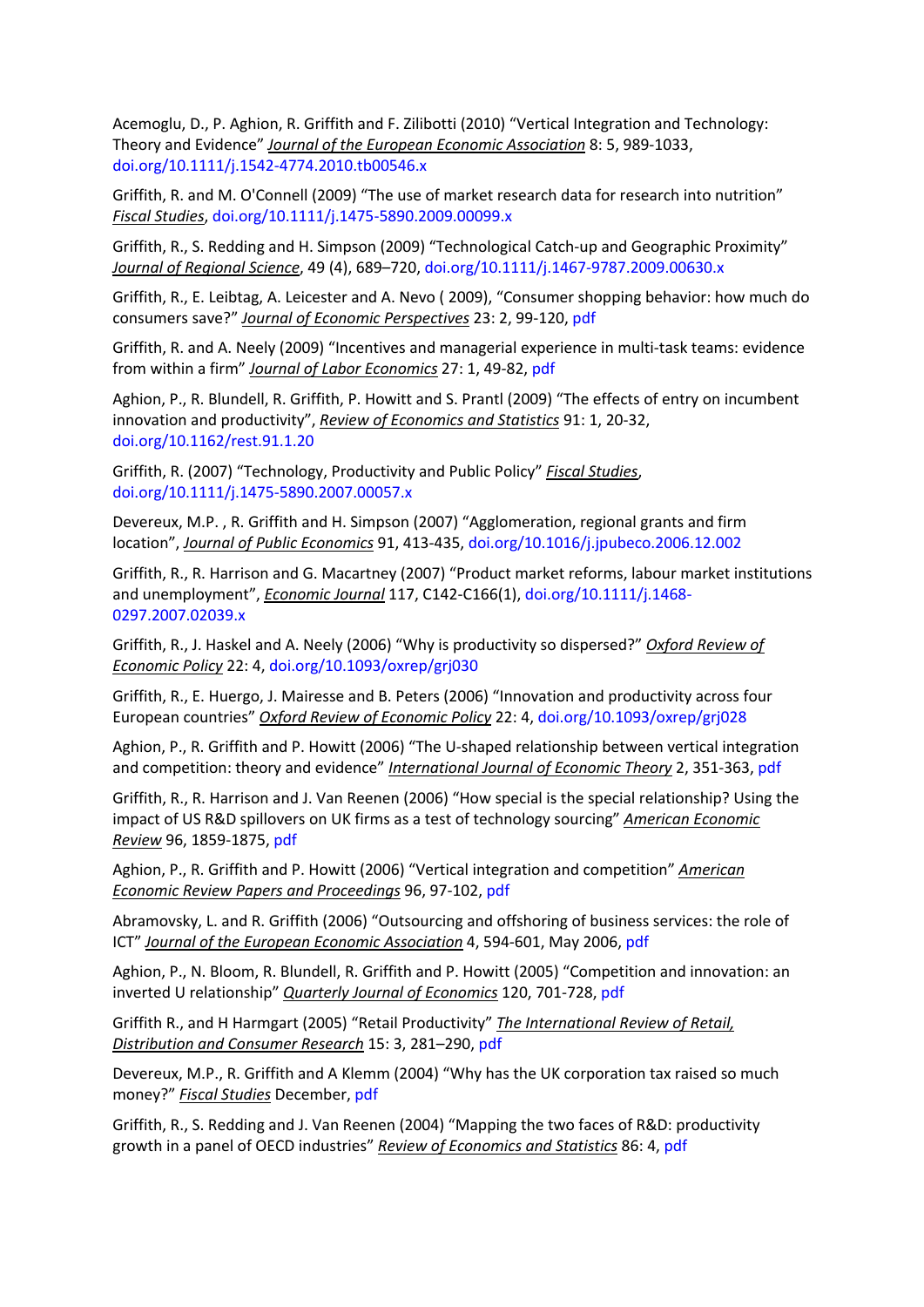Griffith, R., H Simpson and S Redding (2004)) "Foreign Ownership and Productivity: New Evidence from the Service Sector and the R&D Lab" *Oxford Review of Economic Policy* 20: 3, 440-456, doi.org/10.1093/oxrep/grh026

Aghion, P., R. Blundell, P. Howitt, R. Griffith and S. Prantl (2004) "Entry and productivity growth: evidence from micro-level data" *Journal of the European Economic Association* 2, 265-276, pdf

Devereux, M.P., R. Griffith and H. Simpson (2004) "The geographic distribution of production activity in the UK" *Regional Science and Urban Economics* 34, 533-564, pdf

Griffith, R., S Redding and J Van Reenen (2004) "R&D and absorptive capacity: from theory to data" *The Scandinavian Journal of Economics* 105: 1, 99-118, pdf

Devereux, M.P. and R. Griffith (2003) "Evaluating tax policy for location decisions" *International Tax and Public Finance* 10(2), 107-126,

Devereux, M.P., R. Griffith and A. Klemm (2002) "Corporate income tax reforms and international tax competition" *Economic Policy* 35, 451-495, pdf

Bloom, N., R. Griffith and J. Van Reenen (2002) "Do R&D tax credits work? Evidence from an international panel of countries 1979-97" *Journal of Public Economics* 85, 1-31, pdf

Devereux, M.P. and R. Griffith (2000) "The Impact of Corporate Taxation on the Location of Capital: A Review" *Swedish Economic Policy Review* 9: 1, doi.org/10.1016/S0313-5926(03)50021-2

Blundell, R., R. Griffith and F. Windmeijer (2002) "Individual effects and dynamics in count data models" *Journal of Econometrics* 108, 113-131, pdf

Bloom, N. and R. Griffith (2001) "The internationalisation of R&D" *Fiscal Studies* 22: 3, 337-355, pdf

Griffith, R., S. Redding and J. Van Reenen (2001) "Measuring the cost effectiveness of an R&D tax credit for the UK" *Fiscal Studies* 22: 3, 375 -399, pdf

Blundell, R., R. Griffith and J. Van Reenen (1999) "Market share, market value and innovation in a panel of British manufacturing firms" *Review of Economic Studies* 66, 529-554, pdf

Griffith, R. (1999) "Using the ARD establishment level data to look at foreign ownership and productivity in the UK" *Economic Journal* 109, F416-F442, pdf

Devereux, M.P. and R. Griffith (1998) "Taxes and the location of production: evidence from a panel of US multinationals" *Journal of Public Economics* 68, 335-367, pdf

Griffith, R. (1996) "A Note on the Taxation of Capital Income in the Czech Republic and Poland" *Fiscal Studies* 17: 3, 91-103, pdf

Blundell, R., R. Griffith and F Windmeijer (1995) "Dynamics and Correlated Responses in Longitudinal Data Models" *Lecture Notes in Statistics* 104, 35-42, Springer-Verlag: New York,

Griffith R, D Sandler and J Van Reenen (1995) "Tax Incentives for R&D" *Fiscal Studies* 16: 2, 21-44, pdf

Blundell, R., R. Griffith and J. Van Reenen (1995) "Dynamic count data models of technological innovation" *Economic Journal* 105, 333-344,

Griffith, R and H Freeman (1993) "Surplus ACT - A Solution in Sight?" *Fiscal Studies* 14: 4, 58-73, doi.org/10.1111/j.1475-5890.1993.tb00438.x

## **Books and book chapters**

Griffith, R. and J. Van Reenen (2021) "Product Market Competition, Creative Destruction and Innovation" in "The Economics of Creative Destruction" Akcigit and Van Reenen (eds) and CEPR DP16763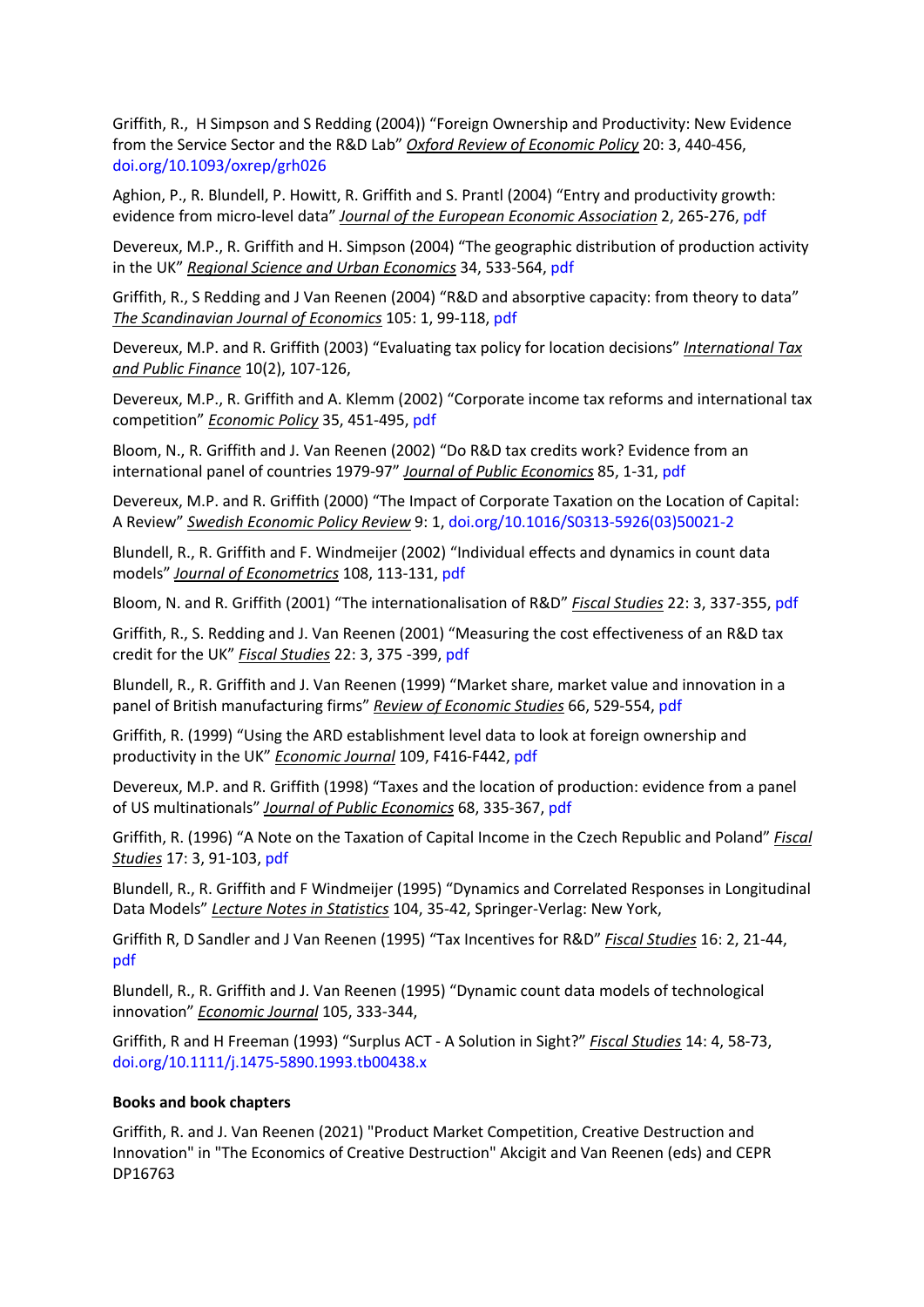Griffith, R. and A. Nevo (2019) "Marketing and public policy" in *Handbook of Economics of Marketing, Volume 1* (eds. J-P Dube and P Rossi) North-Holland: Amsterdam, Chapter 10, 553-596

Griffith, R., J. Hines and P.B. Sørensen (2009) "International capital taxation", in *Reforming the tax system for the 21st century* (eds Blundell, Mirrlees, Poterba), Oxford University Press

Geroski, P. and R. Griffith (2004) "Identifying anti-trust markets" *International Handbook of Competition* M. Neumann and J. Weigand (eds) Edward Elgar

Griffith, R. and H Simpson (2004) "Characteristics of foreign-owned firms on UK manufacturing productivity" in R. Blundell, D. Card and R. Freeman (eds) *Creating a Premier League Economy*, The University of Chicago Press

Bloom, N, L Chennells, R Griffith and J Van Reenen (2002) "How Has Tax Affected the Changing Cost of R&D? Evidence from Eight Countries" in *The Regulation of Science and Technology*, H.L.Smith (ed.), Macmillan: London

## **Research Grants**

Co-Director, "Centre for the Microeconomic Analysis of Public Policy" at Institute for Fiscal Studies, ESRC, 2020-2025, £8.2 million

Co-Investigator, "Policy Research Unit on Obesity" at UCL Great Ormond Street Institute of Child Health, National Institute for Health Research (NIHR), £5 million

Principal Investigator, "Empirical evidence on the formation of habits and self-control in food choices", ERC Advanced Grant, 2016-2021, €1 million

Principal Investigator, "The Economic Impacts of Post-Brexit Trade Options", ESRC, £200,000

Co-Director, "Centre for the Microeconomic Analysis of Public Policy" at Institute for Fiscal Studies, ESRC, 2015-2020, £7.4 million

Principal Investigator, "Food consumption, advertising and dynamics", ESRC-ANR, 2016-2018, £325,924

Principal Investigator, "Developing Robust Methods for Evaluating Policies in the Markets for Food and Nutrition", ESRC-ANR, 2011-2014, £0.7 million

Principal Investigator, ERC "Microeconomic Analysis of Prices, Food and Nutrition", ERC Advanced Grant, 2010-2015, €1.6 million

Co-Director, "Centre for the Microeconomic Analysis of Public Policy" at Institute for Fiscal Studies, ESRC, 2010-2015, £7.8 million

Principal Investigator, "Taxes, firm heterogeneity and the location of intellectual property", ESRC, 2010-2011, £67,300

Co-Director, "Centre for the Microeconomic Analysis of Public Policy" at Institute for Fiscal Studies, ESRC, 2009-2010, £1.2 million

Principal Investigator, "The treatment of intellectual property and licensing agreements", MRC, 2007-2008, £49,477

Principal Investigator "Globalisation and Innovation", ESRC/ EPSRC, 2007-2010, £120,000

Co-Director, "Centre for the Microeconomic Analysis of Public Policy" at Institute for Fiscal Studies, ESRC, 2005-2009, £3.4 million

Principal Investigator, "Product Market Competition, Technology and Productivity", ESRC, 2005- 2009, £140,128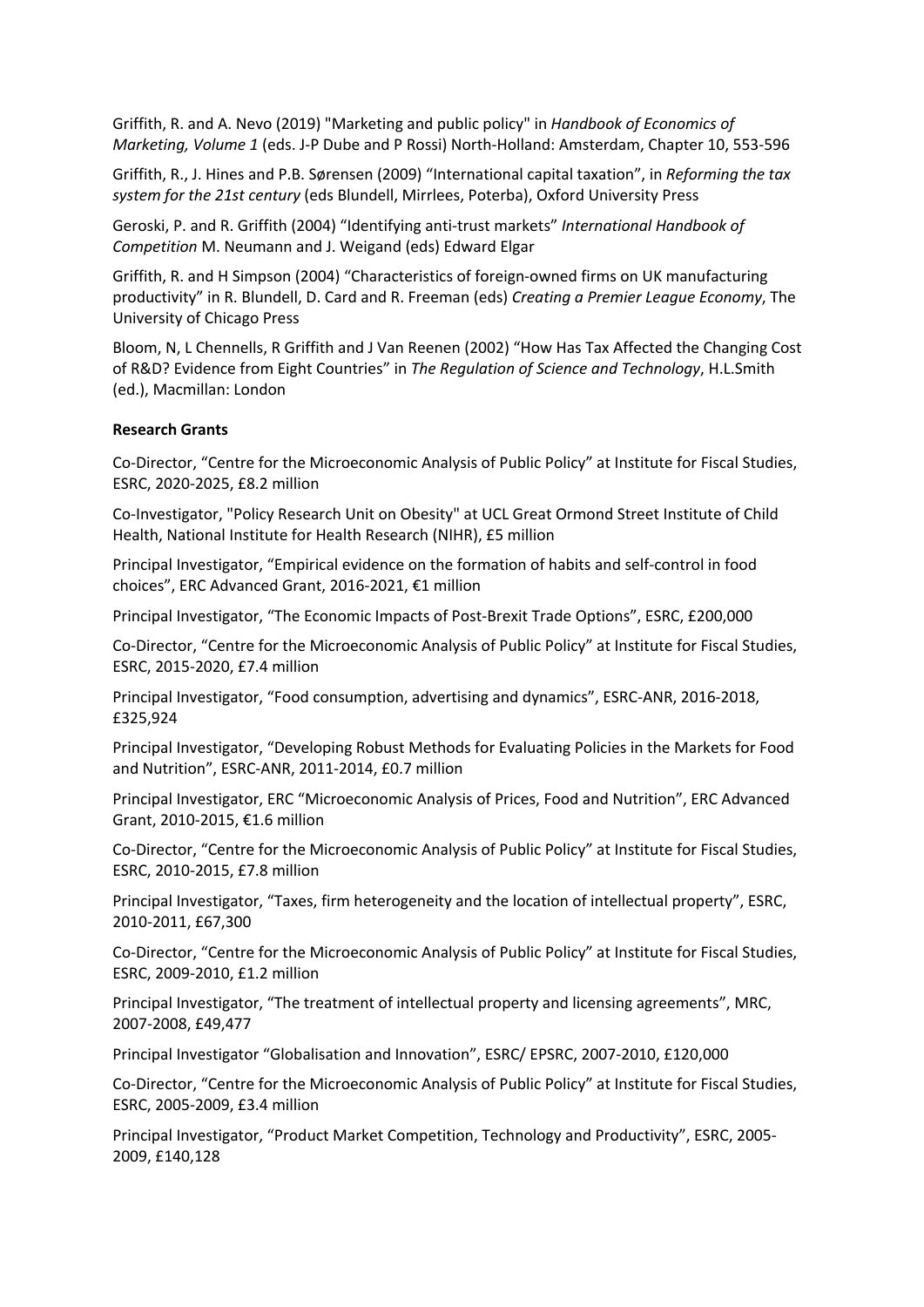Principal Investigator, "The link between product market reform and innovation", European Commission, 2005, €147,000

AIM Fellowship, ESRC/ EPSRC, 2004-2006, £450,000

Principal Investigator "Fiscal treatment of Research and Technology Organisations", HM Treasury, 2003-2004, £70,000

Principal Investigator, "The link between product market reform and macro-economic performance", European Commission, 2003, €50,000

Principal Investigator "Innovation and Entrepreneurship", Gatsby, 2003-2005, £230,000

Co-applicant, "Innovation and Employment in European Firms: Microeconometric Evidence", European Commission, 2003-2004, €100,000

Principal Investigator, "Matching micro data on research and development to production data", HM Treasury, 2002, £11,304

Principal Investigator, "Evaluation of Financial Selective Assistance Grants", Northern Ireland Economic Council, 2002, £10,000

Principal Investigator, "The impact of foreign multinationals on UK labour markets", Gatsby Trust, 2001-2002, £150,000

Co-applicant, "Investment and innovation in a changing world", Leverhulme Trust, 1999-2002, £287,296

Principal Investigator, "Innovation and Fiscal Incentives for R&D", ESRC, 1996, £29,260

### **Selected Invited Presentations**

"Obesity, poverty and public policy" Royal Economic Society Presidential Lecture, 14 April 2021

"Inequalities and wage progression" The Distinguished Hooker Public Lecture, McMaster University, September 2020

"Getting people back into work", IFS video and briefing note, 4 May 2020

"Should the government control what we eat?" talk to UCL undergraduate economics society, 15 October 2019

"Communicating what economists really do" speech to the Society for Professional Economists Annual Lecture, 14 October 2019, slides at

https://personalpages.manchester.ac.uk/staff/rachel.griffith/pdf/workinprogress/Griffith.SPE.pdf

"Tax design for sin goods" Keynote speech, International Institute of Public Finance, Glasgow, 21 August 2019

"Income, prices, time use and nutrition" ZEW public lecture series, Mannheim, 9 October 2018

ECORES Chair, series of invited lectures, "Should the government control what we eat?" ECORES 19 April 2018, "Self control in food purchases" ECARES 23 April 2018, "Tax design for sin goods" Louvain-la-Neuve 24 April 2018, "Income, prices, time use and nutrition" Leuven 26 April 2018

"A new year, a new you? Temptation and self-control in food purchases" Vilfredo Pareto Lecture, keynote at ASSET annual conference, Algiers, October 2017

"A new year, a new you? Temptation and self-control in food purchases" Lecture in Honour in Leonid Hurwicz, Warsaw, July 2017

"Do sin taxes work?" Keynote Lecture, AFSE Annual Conference, June 2017

"Do sin taxes work?" Musgrave Lecture, CESifo Munich, April 2017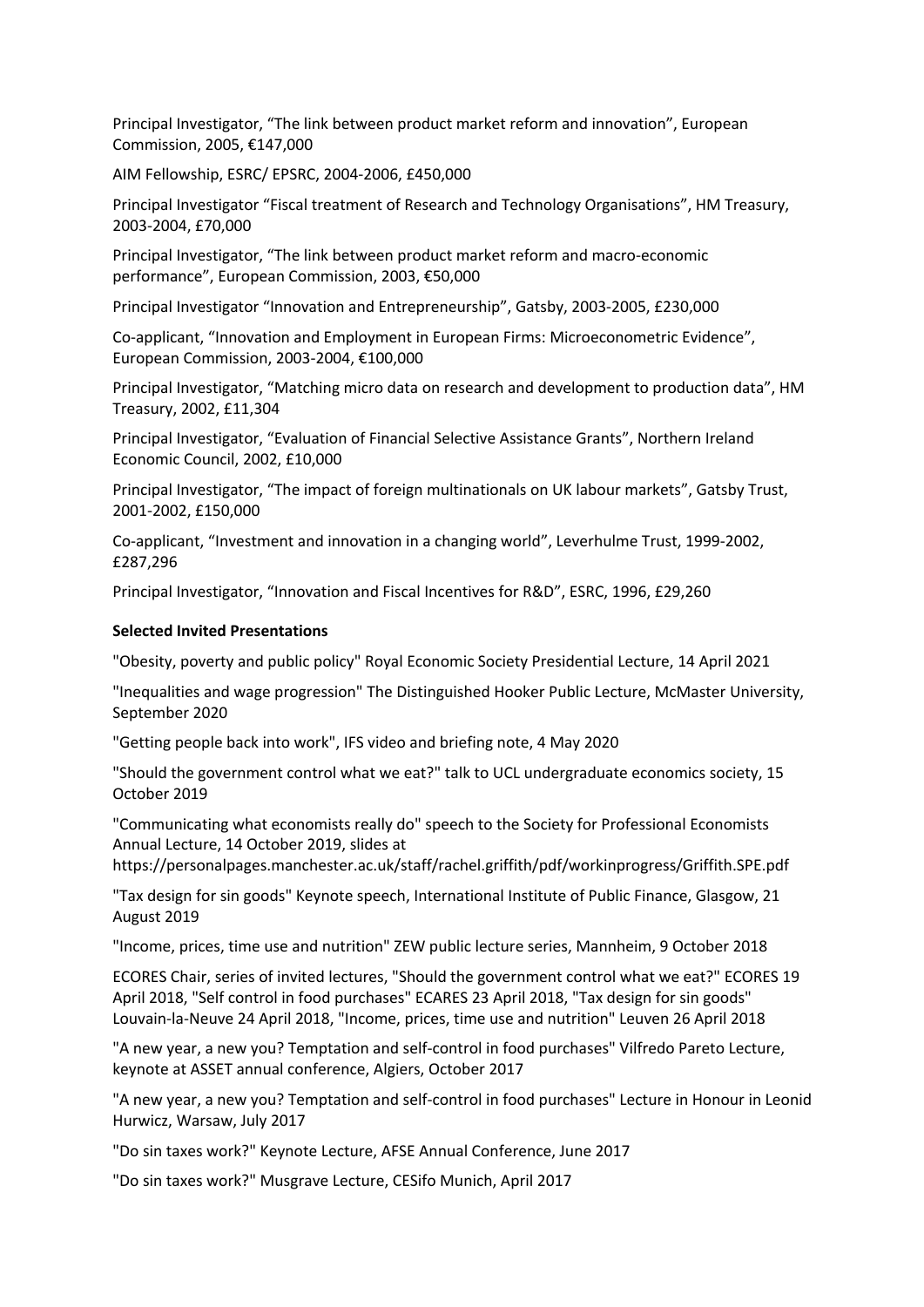"How well targeted are soda taxes?", presentation at Nemmers Prize Conference, Northwestern University, 18 May 2017

"State Aid Control When the Rest of the World Disagrees: Are Tax Cases Just the Tip of the Iceberg?" CRA conference Brussels, December 2016

"Does Starbucks pay enough tax" Royal Economic Society Public Lecture, 24 November 2015, http://www.res.org.uk/view/lectureEduTraining.html

"Gluttony and sloth: long-run changes in bodyweight, diet and labour market activity", Presidential Address at the European Economic Association Annual Congress, Mannheim, August 2015

"Gluttony and sloth: long-run changes in bodyweight, diet and labour market activity", presented at the Spring Meeting of Young Economists, Ghent, May 2015

"Food, nutrition and public policy", presentation at the Zurich Workshop on Economics, Solothurn Switzerland, September 2014

"Government intervention in food markets when firm react", Keynote presentation at Australian Conference of Economists, Tasmania, July 2014

"Multinational firms, intellectual property and corporate income taxes", Presentation at the Australian Treasury, July 2014

"Gluttony and sloth", presented at the Women's Economist Network (WEN), London, June 2014

"Government intervention in food markets", presentation at CPP 10th Annual Summer Conference 'Problem Markets' on June 12th – 13th at University of East Anglia

"Government intervention in food markets", presentation at the Department for Business, Innovation and Skills, 10 June 2014

"Government intervention in food markets when firm react", Keynote presentation at Irish Annual Economic Conference, Limerick, 8 May 2014

"Multinational firms, intellectual property and taxation" Invited lecture Peking University, November 2013

"Multinational firms, intellectual property and taxation" Global Economy Lecture, Austrian National Bank, 10 October 2013

"Can research and innovation fuel the UK economy?" Academy of Medical Sciences, British Academy, Royal Academy of Engineering and Royal Society Conservative Party Conference fringe event, 1 October 2013

"Tax lies and videotape" interview on Panorama, September 2013

"Demand for fruit and vegetables: the impact of 5 a day" Presentation in Special Session at AEA January 2012,

"Food prices in the UK" presentation to the Office of Fair Trading (OFT), November 2011

"How can the UK achieve sustainable growth in the future?" Invited speaker at The Strategy Unit and the Department for Business, Innovation and Skills meeting

Keynote speaker at The Brussels Economic Forum meeting on Competition, Innovation and Growth, 2006

Keynote speaker, European Area Business Cycle Network, Helsinki, 2005

Keynote speaker, ZEW Conference on the Economics of Innovation and Patenting Mannheim 2005

Invited speaker, European Economic Association Annual Meeting, Amsterdam 2005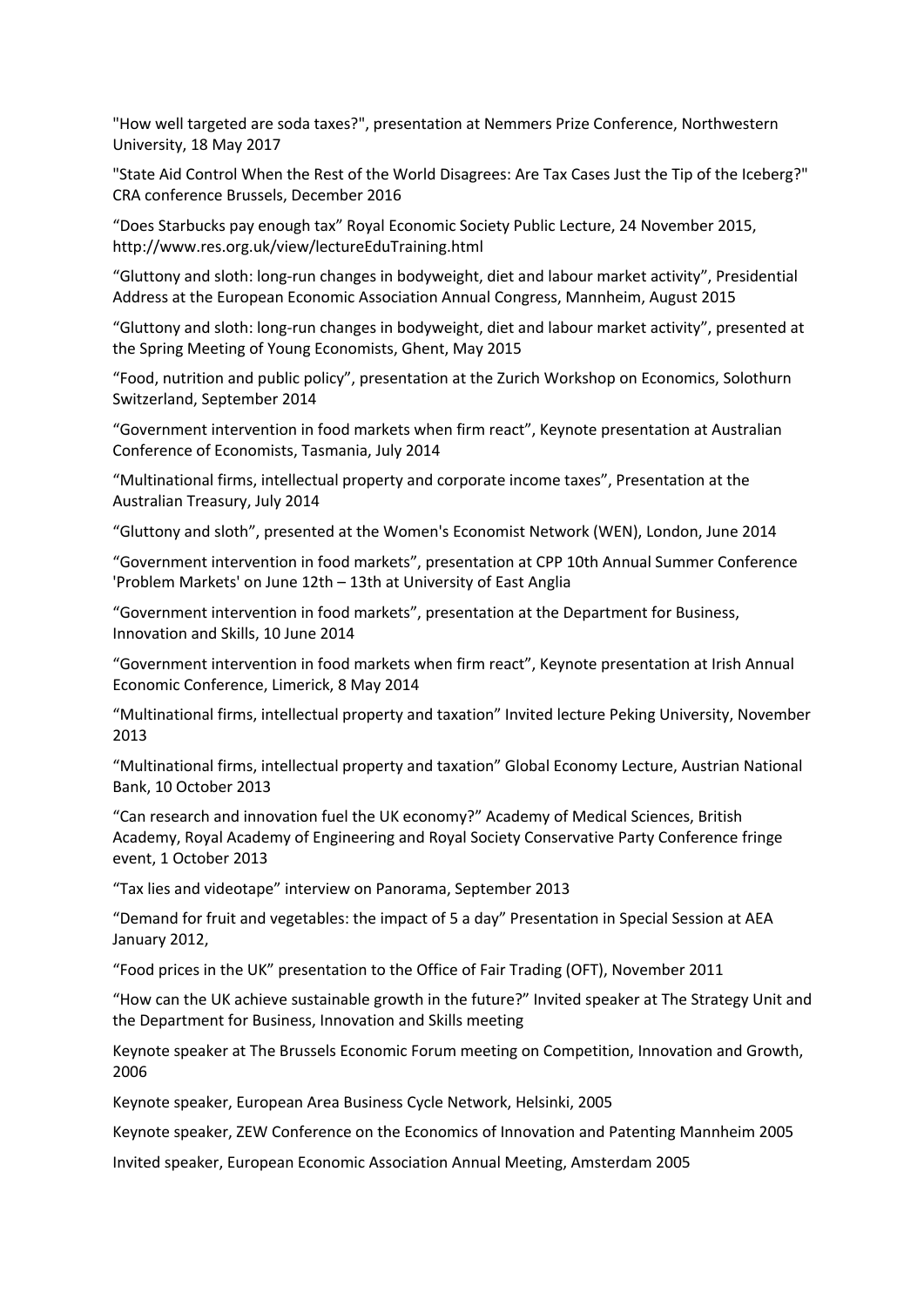Zeuthen Lecture (with Philippe Aghion), Copenhagen 2003

Invited speaker, European Economic Association Annual Meeting, Stockholm 2003

Invited speaker, Royal Economic Society, Warwick 2002

# **Policy publications**

Griffith, R, P. Levell and R. Stroud (2020)"The impact of COVID-19 on share prices in the UK" IFS Briefing Note, 27 March 2020

Aghion, P, A Bergeaud, R Blundell and R Griffith "The innovation premium to soft skills in low-skilled occupations" *VoxEU article*, 2 January 2020, https://voxeu.org/article/innovation-premium-softskills-low-skilled-occupations

Griffith, R "What is Economics?" *British Academy blog*, 4 October 2019, https://www.thebritishacademy.ac.uk/blog/what-is-economics

Griffith, R, M O'Connell, K Smith and R Stroud "The evidence on the effects of soft drink taxes" *IFS Briefing Note*, 24 September 2019, https://www.ifs.org.uk/publications/14382

Griffith, R, M O'Connell, K Smith and R Stroud "The potential impacts of banning television advertising of HFSS food and drink before the watershed" *IFS Briefing Note*, 28 May 2019, https://www.ifs.org.uk/publications/14132

Griffith, R, M O'Connell, K Smith and R Stroud "Children's exposure to TV advertising of food and drinks" *IFS Briefing Note*, 31 May 2019, https://www.ifs.org.uk/publications/13019

Griffith, R "Do Soda Taxes Work?" *Vox Video*, https://voxeu.org/content/do-soda-taxes-work, April 2018

Griffith, R "Food choices and public policy" *British Academy Review*, No 31 (Autumn 2017), https://www.thebritishacademy.ac.uk/food-choices-and-public-policy

Attanasio, O, O Bandiera, R Blundell, Rachel Griffith, S Machin, I Rasul "Dismal ignorance of the dismal science - a reponse to Larry Elliot" *Prospect magazine*, 20 December 2017, https://www.prospectmagazine.co.uk/economics-and-finance/dismal-ignorance-of-the-dismalscience-a-response-to-larry-elliot

Griffith, R, M O'Connell and K Smith (2016) "Sweetening the sugar tax?" *IFS Observation*, 16 December 2016, https://ifs.org.uk/publications/8813

Griffith, R "State Aid Control When the Rest of the World Disagrees: Are the Tax Cases Just the Tip of the Iceberg?" presentation at *CRA conference Brussels*, December 2016, https://www.youtube.com/watch?v=xwCOtYPE\_2M

Griffith, R "Does Starbucks Pay Enough Tax?", *Royal Economic Society Public Lecture video*, 2015, https://www.youtube.com/watch?v=0lLlf-lJt54

Griffith, R "Eating less but putting on weight", August 2015, *EEA Conference Mannheim video* interview, http://www.ifs.org.uk/publications/8038

Griffith, R and H Miller, June 2015 "Weak productivity growth is not confined to a few sectors of the economy", *IFS Observation*, http://www.ifs.org.uk/publications/7821

Griffith, R "Tax, Lies and Videotape", *Panaroma Interview*, September 2013, https://www.bbc.co.uk/programmes/b03bj88x

Abramovsky, L, R Griffith and H Miller, March 2012, "Offshoring of high-skilled workers is not a zerosum game", VoxEU article, https://voxeu.org/article/offshoring-high-skilled-workers-not-zero-sumgame